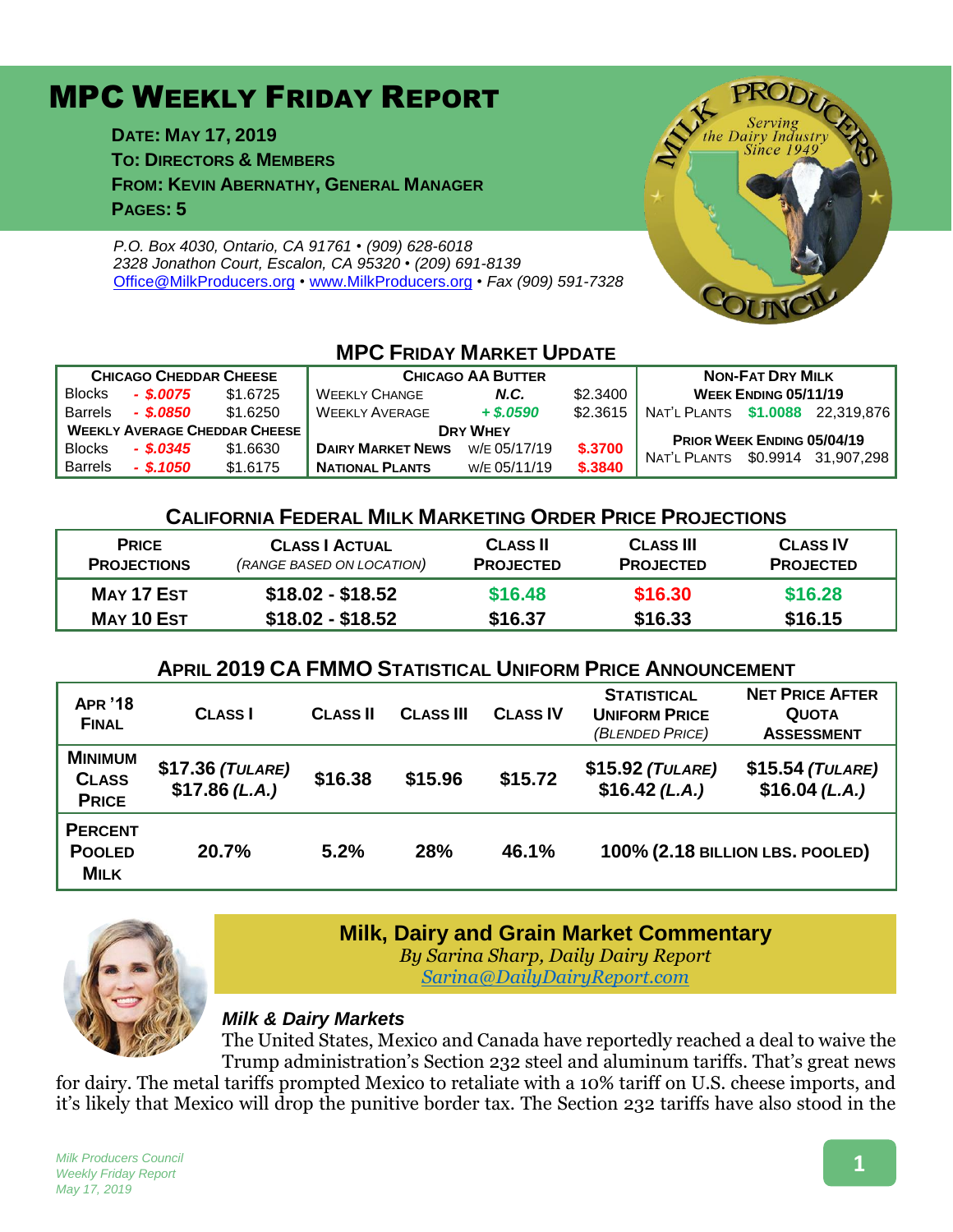way of Congress taking up a vote on the U.S.-Mexico-Canada Agreement (USMCA) to replace the North American Free Trade Agreement (NAFTA). If the USMCA can pass Congress, it will phase in limitations on Canadian skim milk powder (SMP) exports. In the meantime, our friendly neighbors to the north have been dumping SMP abroad at rock-bottom prices.

The cheese and Class III markets moved sharply higher in response to the positive trade news. Most contracts settled 30¢ to 40¢ higher than last Friday, and the August through December Class III contracts climbed back above the \$17/cwt. mark. Nearby Class IV futures moved upward this week, while deferred contracts lost ground. Class IV futures are sitting comfortably above \$17 throughout the second half of the year.

CME spot butter surged to a fresh year-to-date high on Thursday, at \$2.385 per pound. But it took a big step back today and finished at \$2.34, steady with last Friday. Cream multiples are climbing, which is likely reducing churn rates.







are anxious to assure coverage and possibly avoid the risk of higher butter prices later in the year. As favorably-priced bulk offers come available, buyers have been jumping at them." However, European butter is priced to move. Imported butterfat may put a lid on the butter market before it reaches the frothy levels last seen in 2014 and 2015.

CME spot nonfat dry milk (NDM) dropped  $2¢$ this week to \$1.0475. Fresh powder is getting hard to come by, and merchants are moving NDM to Mexico in large volumes. The spring flush has not impressed in the Midwest. There are new or expanded facilities to make more valuable dairy products, which has further

reduced the truck lineup at driers around the country. European SMP is by far the cheapest in the world, which helped Europe to export milk powder in record volumes in March. While European SMP prices may drag U.S. NDM lower, the reverse seems more likely.

The trade headlines came too late to prevent a setback in spot Cheddar. Blocks slipped  $0.75 \notin \{0, 10, 672, 50\}$ Barrels fell 8.5 $\alpha$  to \$1.625. The cheese markets seemed a bit tired after last week's sprint, and they struggled to find their footing early in the week. The prospect of the trade deal may give cheese a stronger start out of the gate next week. Prices are likely to remain well-supported. Spot milk is generally trading par with Class III, compared to a \$3 discount at this time last year and a \$4.50 discount during mid-May in 2017. Barrel makers have much less incentive to run their plants at capacity, and fewer processors are putting in seven-day work weeks, despite the flush. But higher prices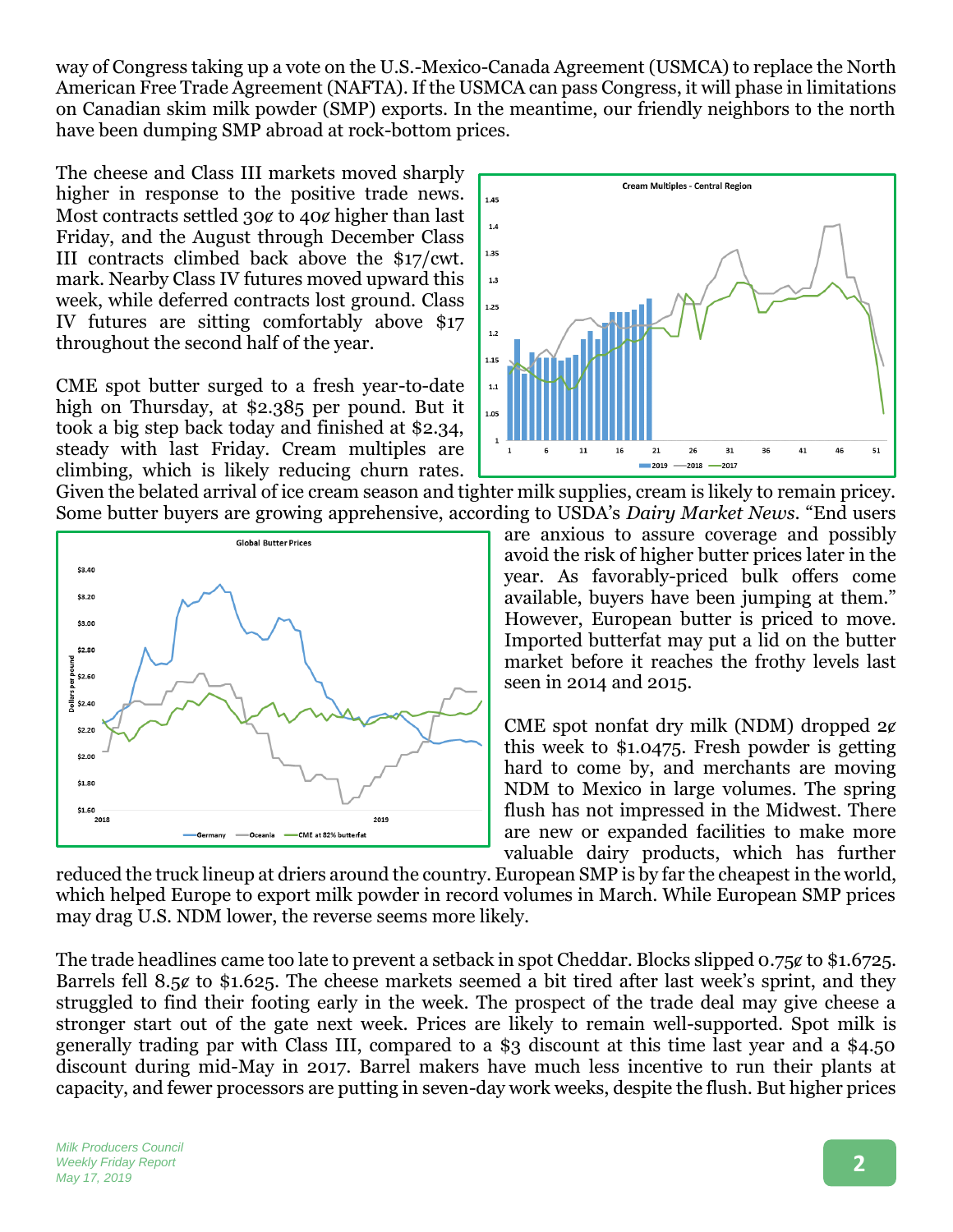are having an impact. Midwestern processors tell *Dairy Market News* that orders are a bit softer, and U.S. cheese is looking expensive relative to product from Europe.

CME spot whey closed at  $34\ell$ , down 0.75 $\ell$  for the week. The whey market fundamentals are bleak. The U.S.-China trade relationship seemed to sour after a string of miscues; our largest foreign market will keep its punitive border tax in place for now. The U.S. is taking increasingly smaller bites of a shrinking pie. China's hog herd, which consumes much of the nation's whey, has been decimated by African swine fever. China's Ministry of Agriculture and Rural Affairs found



sow inventories in March down 21% from a year ago. Most hog producers in China who have faced the disease say that they will wait for some time – perhaps a year or more – before restocking their barns



to make sure the disease doesn't strike them again. Chinese demand for imported whey is likely to remain depressed for years. But the bad news is widely known, and the futures have likely fallen far enough for now. They climbed nearly every day this week.

Better milk checks are finally hitting the mailbox. Are dairy producers turning their sights toward expansion? It's very unlikely. There is a lot of healing left to be done. The auction dockets remain full. At first glance it seems that dairy producers may have finally stopped culling at a liquidation pace. In the week ending May 4, dairy producers slaughtered 57,074 head. That's down 0.7%

from the same week a year ago. However, last year's slaughter was the largest on record for this time of year, excluding 1986, the year of the cow kill program. The industry is still culling cows at a historic

rate, and year-to-date slaughter is 5.1% ahead of the record-setting 2018 pace. Dairy producers are not likely to overwhelm the recovery with overproduction anytime soon.

#### *Grain Markets*

Rain makes grain, but only if you can get the crop in the ground. As of Sunday evening, farmers had only planted 30% of their intended corn acreage and 9% of planned soybean area. Muddy fields and cloudy skies slowed progress this week, and the forecast holds heavy rains across the Corn Belt for at least the next two weeks. Millions of acres are

likely to lie fallow, as farmers opt to take Prevented Planting insurance payments rather than ruin their

**Weekly Dairy Cow Slaughter** 80 75 Thousand Head 70 65 60 55 50 41 51  $\mathbf{1}$ 11 16 21 26 31 36 Previous record high, excluding 1986  $-2019$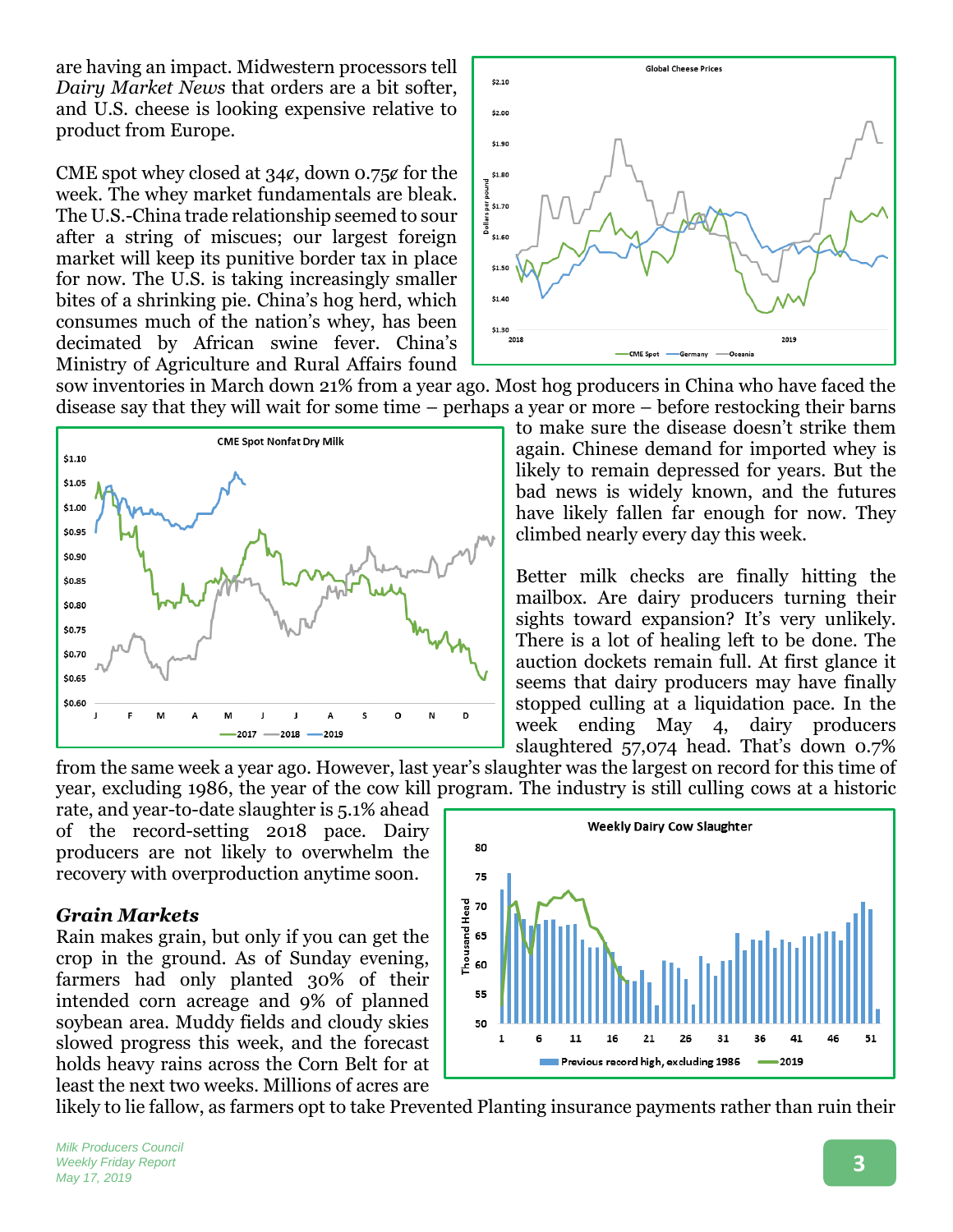fields and equipment trying to plant seeds into muddy ground. Corn prices jumped. The July contract settled at \$3.8325, up more than 30¢ per bushel. Soybeans rallied 12.5¢, with July beans at \$8.2175. If the weather clears, some corn acreage could shift to soybeans. But the forecast suggest that soybean acreage is likely to suffer as well.

**Dairy Industry Cheers Rollback of Tariffs That Bolsters USMCA Chances** *By the National Milk Producers Federation (NMPF)*



U.S. dairy officials today congratulated the governments of the United States, Mexico and Canada for reaching an agreement to roll back metal tariffs that have soured U.S.-Mexico cheese trade and slowed passage of the United States-Mexico-Canada Agreement (USMCA).

The United States agreed to end Section 232 tariffs on steel and aluminum imports from its North American neighbors. In return, U.S. dairy officials expect that Mexico will drop their retaliatory tariffs against U.S. dairy products – including duties as high as 25 percent on U.S. cheese exports to Mexico.

"This is an important development for the U.S. dairy industry, and we applaud the hard work of negotiators from all three countries that made it possible as well as the numerous members of Congress that have insisted upon the need to resolve the Section 232 metal tariffs dispute with our North American partners," said Tom Vilsack, president and CEO of the U.S. Dairy Export Council. "If Mexico lifts its tariffs on U.S. dairy in response, it would be a welcome return to normalcy with our number one export market. It would also build vital momentum for swiftly advancing USMCA towards passage."

"America's struggling dairy farmers are in need of some good news, and today's announcement certainly helps," said Jim Mulhern, president and CEO of the National Milk Producers Federation. "This paves the way for Mexico to drop retaliatory tariffs that have harmed dairy, and for Congress to take its next step to help our producers – to vote on USMCA and quickly ratify it."

Mexico is, by far, America's biggest dairy customer, with \$1.4 billion in sales last year. U.S. products accounted for 80 percent of Mexican dairy imports by value in 2018, but that dominant market share was being jeopardized by the retaliatory tariffs.

The tariffs were likewise making it politically difficult for Congress to pass USMCA – a pact that modernizes the North American Free Trade Agreement, maintains U.S. dairy sales into Mexico, expands dairy market access in Canada, and reforms many nontariff barriers.

Vilsack and Mulhern also stressed the importance of finding similar common ground with China, which also slapped retaliatory tariffs on U.S. dairy exporters in 2018 and recently upped the ante by hiking them further on some products. As a result of last year's move by China, U.S. exports to that fastgrowing dairy market fell by more than 40 percent in the first quarter of 2019 compared to the same period last year. NMPF and USDEC have consistently advocated the urgency of resolving both the 232 and China disputes to allow our exporters to compete effectively in those markets.